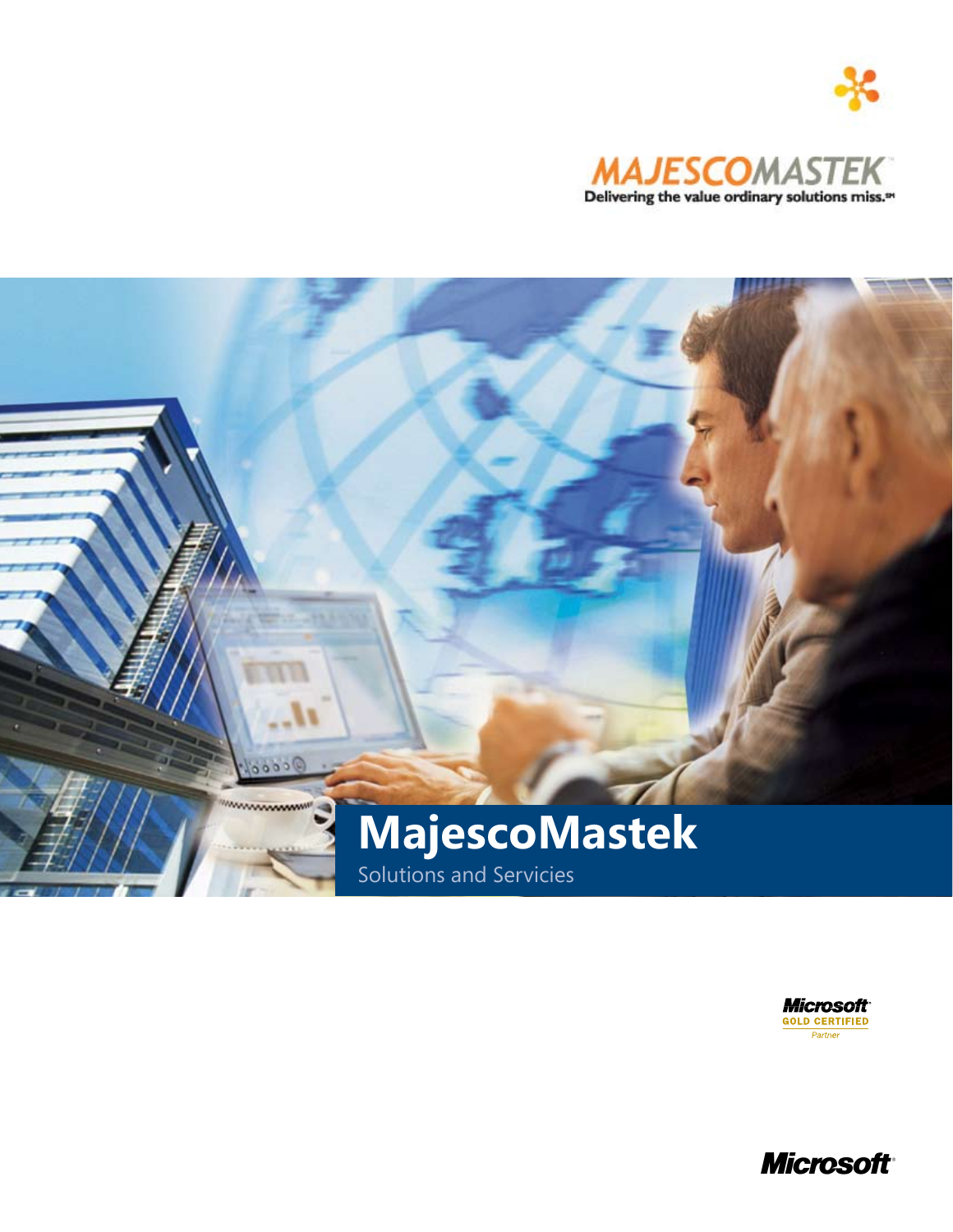# MajescoMastek Limited

Based in Edison, New Jersey in the United States, MajescoMastek is a global IT provider of customized IT solutions, application development, and application management services. MajescoMastek is a wholly owned subsidiary of Mastek Limited, a \$156 million India-based software solutions company, which was founded in 1982. This heritage as a Mastek company provides MajescoMastek with the resources needed to provide customers with IT solutions that solve complex, mission-critical business problems.

MajescoMastek solutions combine technical expertise with business insight into the challenges of specific industries and organizations. The company works closely with Fortune 1000 organizations—often in solid, long-term business relationships—to build solutions that achieve specific business goals and reduce the costs of pursuing new opportunities and adapting to changes in their business environment.

The company's commitment to putting customer business goals first is indicated by the relationships the company has established with its customers. Currently, more than 80 percent of MajescoMastek engagements represent repeat business.

MajescoMastek operates out of six delivery centers in India and Malaysia and maintains a business presence in the United States, Europe, Japan, India, and the Asia-Pacific region. A Microsoft Gold Certified Partner, MajescoMastek is an ISO 9001-2000 certified company, with processes assessed at SEI CMM-Level 5 and P-CMM Level 3.

# Microsoft Partner Alliance

Global service delivery Partners are an important part of the Microsoft Partner ecosystem. By using a global delivery model of technologies and services, Microsoft and its Partners can use the onsite/offshore model to deliver new business capabilities, help customers accelerate legacy migration and adoption of new platforms, and enable them to achieve more cost-effective operations.

The Microsoft Global Delivery Community is a worldwide group of consulting and integration firms. These companies stand ready to help Microsoft enterprise customers design, install, and maintain secure networks, mobile access, and remote connectivity by using Microsoft technologies.

The Microsoft Global Delivery Community includes the world's fastestgrowing partners. Like all community members, MajescoMastek has a proven and distinguished track record among Global 1000 customer companies and world-class capabilities based on the Microsoft platform. These capabilities are aligned with vertical and horizontal solution areas. This brochure is designed to highlight MajescoMastek capabilities and help you to better assess engagement opportunities with this Partner.

Currently, more than 80 percent of MajescoMastek engagements represent repeat business.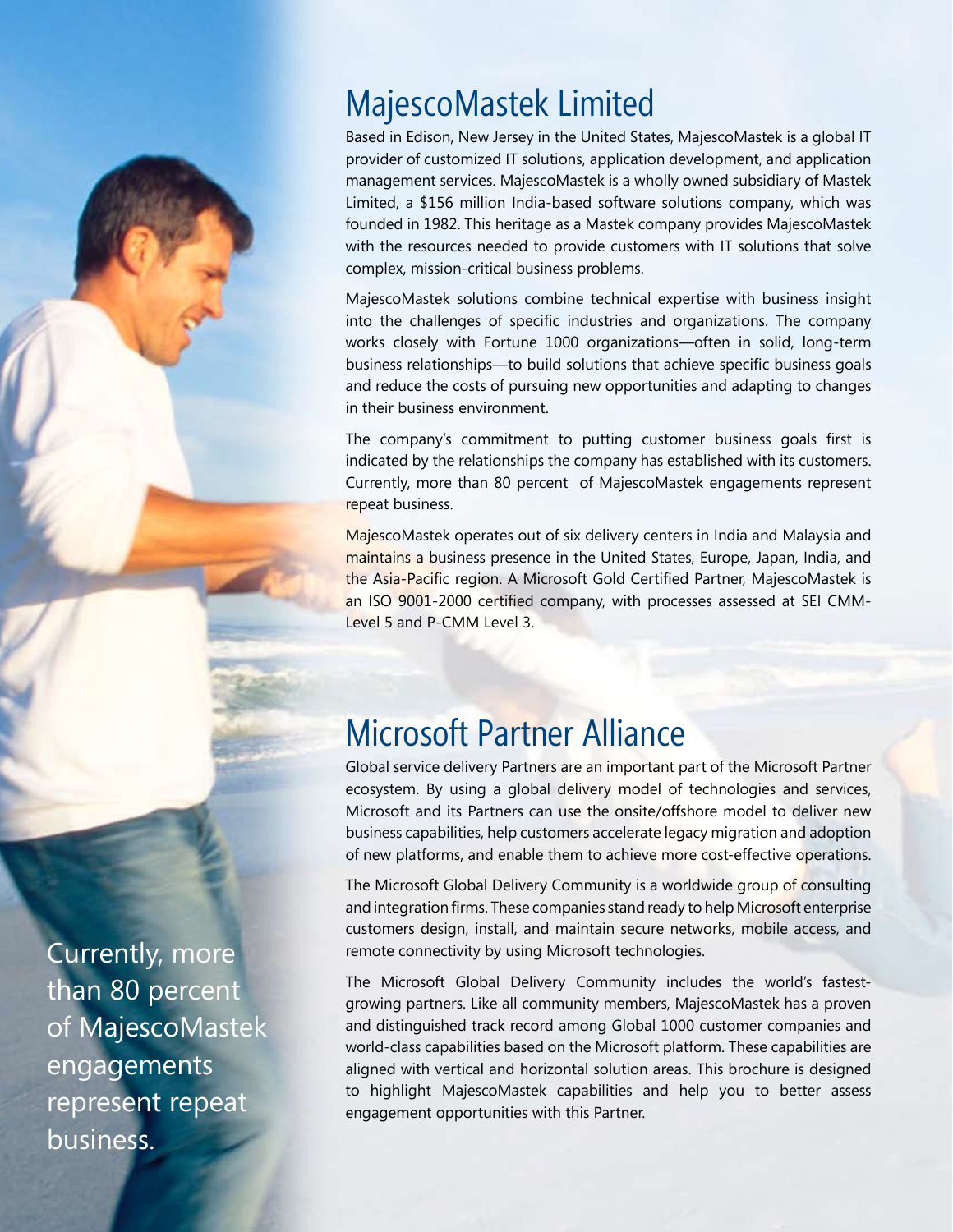# **A Focus on Agility, Proven Experience, and Predictable Results**

To stay competitive in a crowded field of offshore IT solutions providers, companies must go beyond providing standard application development and maintenance services.

MajescoMastek solution and service offerings are based on technical expertise, business insight, proven application development, process management, and consulting experience. MajescoMastek's commitment to its clients is to provide predictable, cost-effective solutions that enable them to become more agile and more efficient.

MajescoMastek's reputation for delivering solutions that focus on company business goals is the result of:

- **Willingness to assume project risk.** The ability to provide predictable outcomes and deliver solutions that satisfy customer requirements more than 95 percent of the time (compared to the 28-percent industry average cited in the Standish Group Report). This ability enables MajescoMastek to assume the project and technology risk of its solutions. Although MajescoMastek operates engagements on a standard time-and-materials basis, at the customer's request, remuneration can be linked to the ability of the solution to achieve specific company-related and project-related business goals.
- **Heavy investment in proprietary solution frameworks, components, products, tools, and methods.**  MajescoMastek is committed to providing its customers with powerful, cost-effective solutions. This commitment is demonstrated by the company's ongoing effort to develop resources that maximize technical capabilities and reduce the time, costs, and risks of complex IT solutions.
- **An IT services approach focused on delivering customer-specific business goals.** Although MajescoMastek works with companies in a wide range of industries, they concentrate on solutions for the insurance and financial services industries and the government services sector. Long-term experience working in specific verticals and with specific organizations provides valuable insight into the challenges and business processes that are vital to organizational success.

MajescoMastek solutions are built on Microsoft data management and integration, collaboration, customer relationship management (CRM), and application development technologies. These technical resources provide solutions that help customers build responsive organizations that can adapt quickly and accurately to changes in their business or organizational environment.



## **End-to-End Insurance Data and Process Management Services**

Today, insurance carriers face a changing business landscape that includes increasing consumer demands, mergers and acquisitions, and constant regulatory change. To respond to these challenges and stay competitive, insurance carriers must launch innovative products, be faster to market than their competitors, cultivate new distribution channels, and improve the quality of customer services.



Insurance companies need IT solutions that enable them to conduct core business processes, pursue new business opportunities, adapt more quickly to changes in the marketplace, and maintain their competitive advantage. The flexible Elixir platform consists of ten Web-enabled functional components. The platform's SOA-enabled approach helps companies to add, delete, or change their product information, customer service and sales, and underwriting capabilities as the need arises. Because Elixir portal solutions include a single-user interface, data repository information is easy for company employees to find, manage, and distribute. As a result, insurance companies can set up new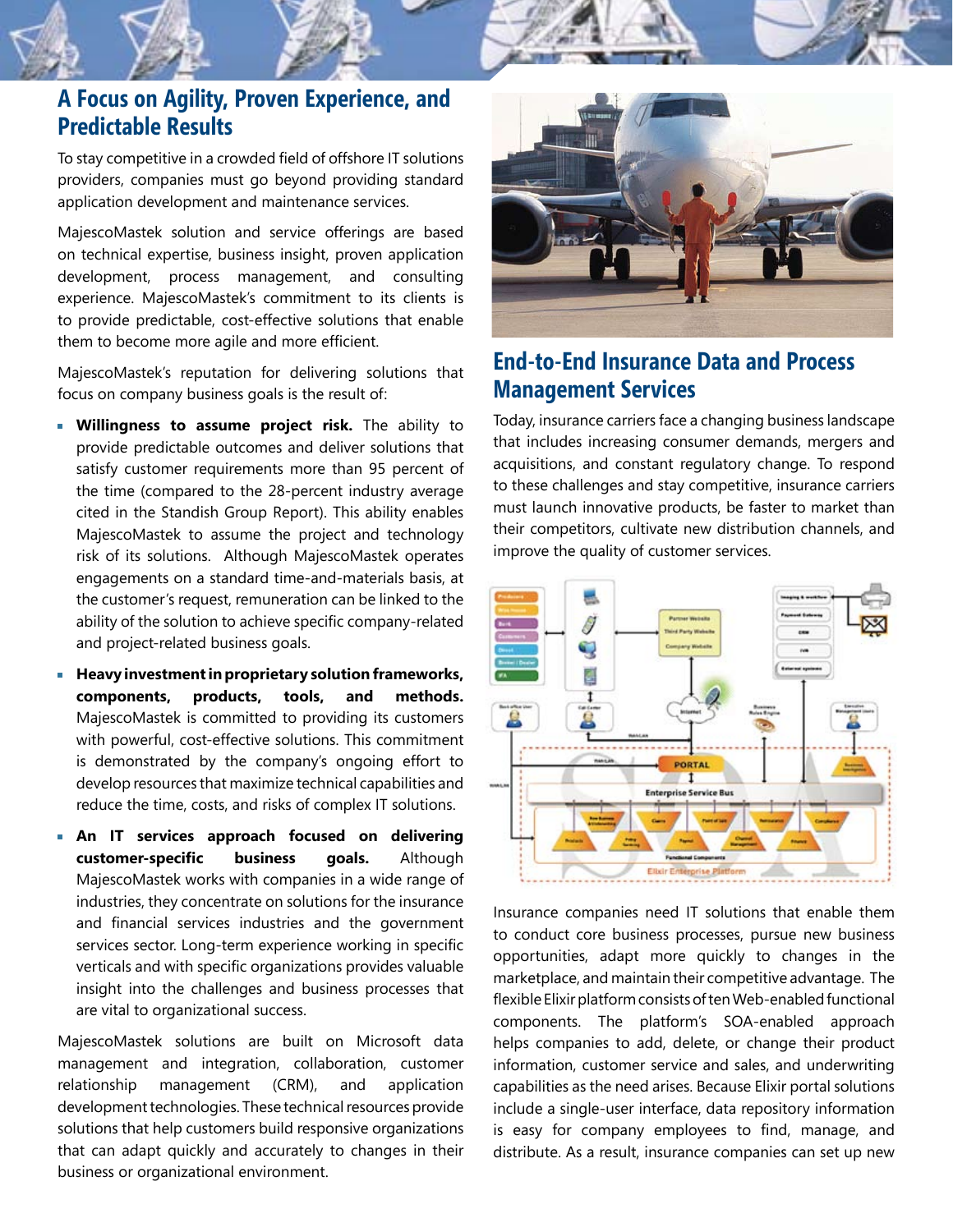products and services more quickly, and claims information is more accurate and can be processed more quickly.

Elixir components enable life and annuity companies to manage their information more efficiently, improve customer service quality, and scale up data management and customer service operations to take advantage of new business opportunities. In this way, MajescoMastek helps insurance customers control IT and transaction costs in their current insurance operations and contributes to incremental revenue in the future.

## **Delivering Business Agility to Financial Services Firms**

In current global financial services markets, consumers need—and expect—a constantly growing range of highquality, low-cost products and services. In this environment, the ability to adapt to constantly changing consumer needs can make the difference between retaining or losing consumers. As a result, financial services companies that want to grow or protect revenue must provide their consumers with specialized solutions that build customer loyalty and satisfy a growing list of consumer expectations.

MajescoMastek provides scalable, cost-effective financial services industry (FINSI) solutions that can help satisfy consumer expectations. For example, the company's business intelligence solutions include powerful data collection, analysis, and reporting tools that provide business insight and company-wide visibility into data and business processes.

MajescoMastek electronic trading solutions provide highspeed processing, high-volume data management, and data integration into customer back-end systems and processes. The results—easy-to-manage solutions that keep operations costs and transaction times low. Microsoft applications used in MajescoMastek FINSI solutions:

- **Provide the infrastructure support needed to operate** demanding transaction-based solutions.
- **Enable virtual data storage and sophisticated querying** needed for data warehousing and business intelligence solutions.
- **Enable executives to analyze data and provide them** with a cross-organization view of business data needed for planning and forecasting. These capabilities make

business data more visible and put business intelligence to broader, more strategic uses within an organization.

**Help** promote business agility by enabling faster integration of data into existing data management systems and business processes.

These capabilities provide MajescoMastek FINSI customers with innovative, flexible solutions that are quick to identify and adapt to the evolving demands of their consumers.

MajescoMastek helps insurance customers control IT and transaction costs in their current insurance operations and contributes to incremental revenue in the future.

# **Delivering Citizen-Centered Solutions to Government**

MajescoMastek partners with state and local government to deliver IT solutions that help them provide highquality, cost-effective public services and address each governmental department's unique business challenges. Projects range from public transportation to education and healthcare. For example, with the help of Capita Technologies, MajescoMastek implemented a project that used a toll system to reduce traffic in downtown London.

Project implementation included capturing and digitizing images of all vehicles entering central London and ensuring a seamless billing and payment process. MajescoMastek developed the software for the customer interface and integrated several other components into the overall solution. This complex program, one of the largest traffic management solution in the world at the time, required that MajescoMastek provide strong leadership and skillful program management as well as technical expertise.

Then the world's largest Microsoft®.NET-based development project, the deployment effort ran 24-7 for 30 months. However, the project was completed on time, and the project went live in February 2003.

The project reduced traffic in central London traffic by 15 to 20 percent, resulted in a 10-to-15-percent rise in the average traffic speed, and reduced traffic bottlenecks by 20 to 30 percent. The revenue derived from the project was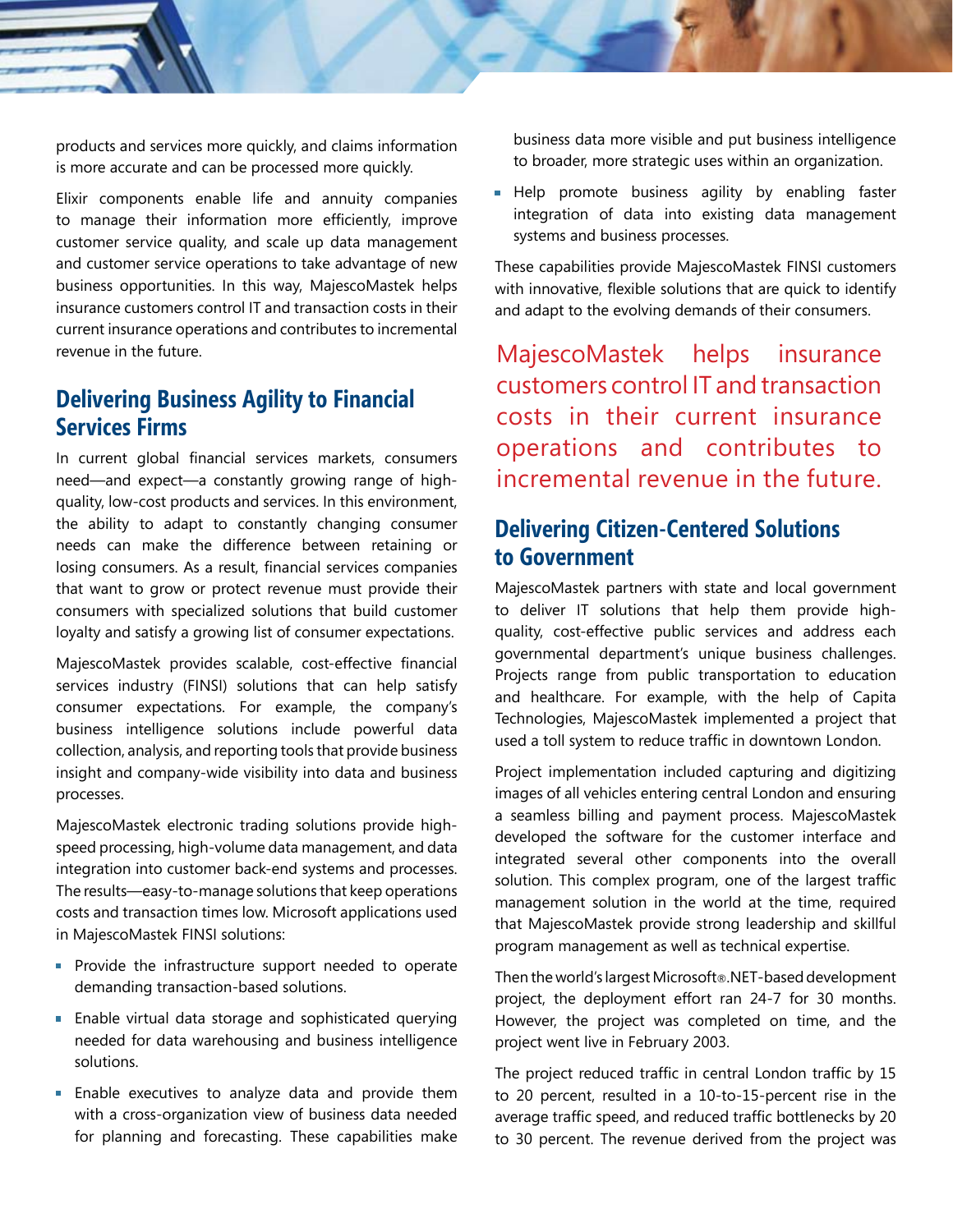used by the city to increase investments in public transport. Microsoft applications, tools, and technologies, which played a prominent role in the project's success:

**WWWWWW** 

- **Provided the unified operating system and development** environment that enabled more than 100,000 transactions and processed more than a million license plate images per day.
- Used familiar but flexible tools to develop the user interface quickly and inexpensively.
- **Provided the applications, reusable programming tools,** and XML-based Web services that reduced development time and effort. These capabilities enabled MajescoMastek developers to bring the project in on time and keep development costs under control.
- Enabled MajescoMastek to increase Web site and  $\mathbb{H}$ application availability and reduce system administration costs.

These innovative and flexible capabilities improved citizen satisfaction and enabled the London Transport Authority to reallocate money for investment into public transportation and the London road network.

## **Industry-Wide Service Offerings**

MajescoMastek provides IT solutions and services for a wide variety of verticals, including insurance, financial services, government, transportation and logistics, education, telecommunications, IT, and manufacturing. This strength in vertical industry domains is complemented by deep technology expertise and the ability to integrate large, complex systems. Horizontal services are offered in numerous areas, including system rationalization, legacy system transformation, strategic application development, and application management services.

### **System Rationalization Services**

MajescoMastek system rationalization is a customized application development service designed to ensure that customer IT assets can meet both current and future demands and changing business requirements. MajescoMastek designs its rationalization solutions to reduce at least 15 percent of customers' annual IT budget and improve application performance, responsiveness, and lifespan.

By rationalizing customer IT assets, MajescoMastek solutions:

- **Consolidate servers and databases to create a single** view of data, often collected from many locations or data sources.
- Automate data handling tasks to make data processes more accurate and consistent.
- Reduce IT operations and support costs and make the most of existing IT assets.
- Reduce operations transaction times.
- **Integrate policy administration systems with existing** data and processes.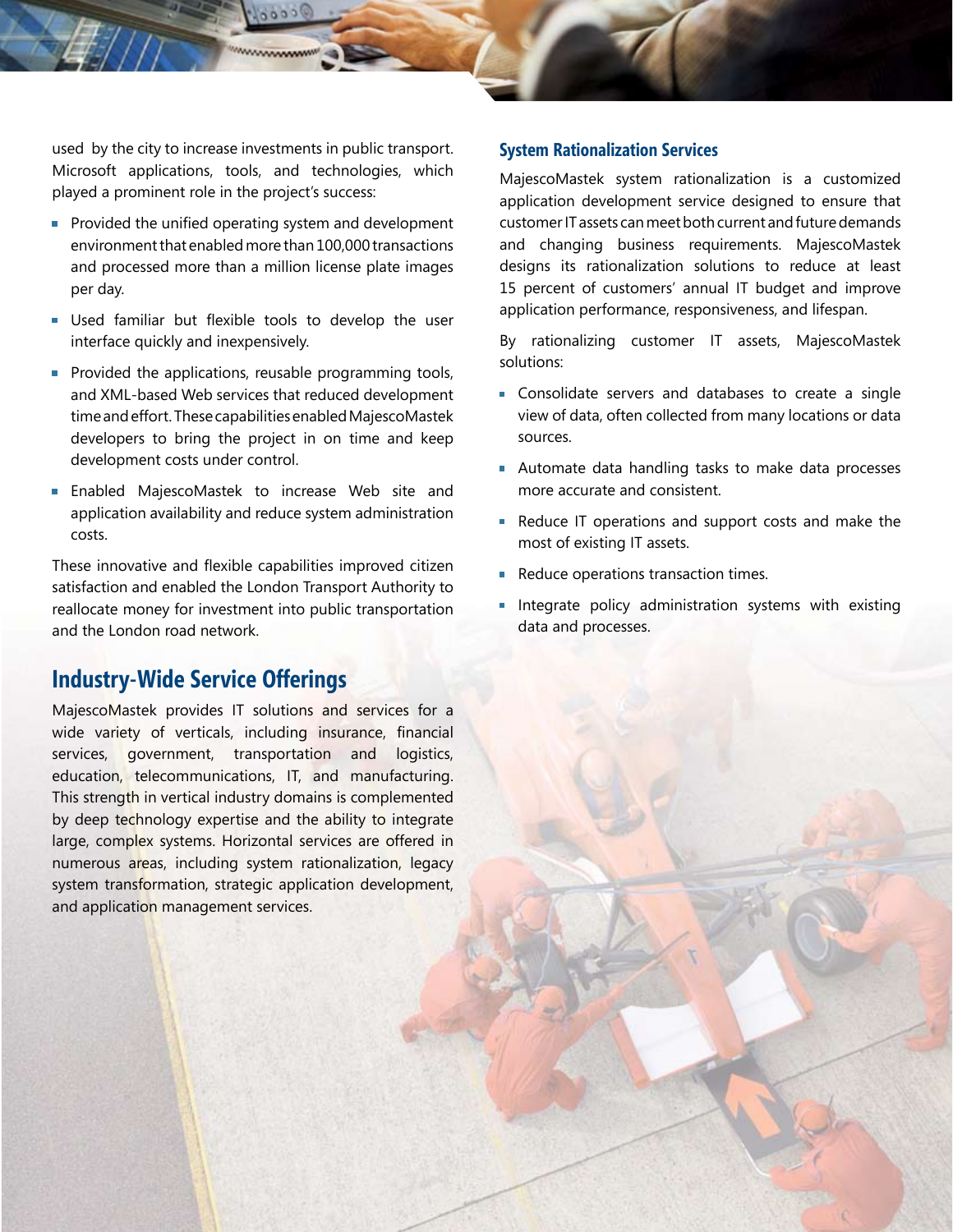

Almost every legacy IT system contains some components that continue to serve an organization's business needs. As a result, a combination of migration, rationalization, and retention of legacy systems is key to the success of transformation solutions. Technically capable and astute in business, MajescoMastek

consultants apply deep business understanding of both verticals and operations of specific customers. This approach to transforming systems can increase competitive advantage and reduce business and technology risk.

Managed Mainframes, a MajescoMastek migration solution framework, uses reverse and forward engineering approaches to minimize the risk of the migration process. Ready-to-use industry templates that include business processes, use cases, system requirements, and test cases also help companies migrate quickly and at lower cost than with unstructured methods.

#### **Strategic Application Development Services**

Rather than emphasize technology, MajescoMastek application development engagements always start with objectives—the business goals that their solutions must meet to satisfy customer requirements. The company's advanced development resources are indicated by a rich variety of proprietary frameworks, tools, and methods developed with Microsoft technologies.

### **Application Management Services**

More and more frequently, organizations engage offshore application management services providers. These customer organizations want to improve the stability and efficiency of mission-critical applications, improve the quality of their services, and refocus their energies on strategic initiatives.

These goals can be acheived in part by delegating the maintenance and enhancement of business applications to a trusted and reliable partner. An established partner of Fortune 1000 companies, MajescoMastek provides two classes of application management services. Continuous maintenance and enhancement services, which can be tailored to suit specific customer requirements, are tied to specific service level agreements (SLAs). Collaborative application management services enable customers to

retain control of the application management process and maximize their use of MajescoMastek resources and expertise. In this service option, customers perform the application management tasks but engage MajescoMastek as an advisor.



## **Microsoft Application and Technology Resources**

MajescoMastek designs and builds solutions to customer specifications for each project. These solutions use the complete Microsoft technology and product set, which includes but is not limited to:

- Microsoft Windows Server™ 2003 m.
- Microsoft SQL Server®
- Microsoft SQL Server Analysis Services **I**
- Microsoft Business Scorecard Manager
- Microsoft BizTalk® Server
- Microsoft Visual Studio® .NET
- Microsoft .NET Framework
- $\blacksquare$  C# programming language
- Microsoft Visual Basic® and ASP.NET
- Microsoft Windows® Distributed interNet Applications Architecture (Windows DNA)
- **Microsoft Internet Information Services**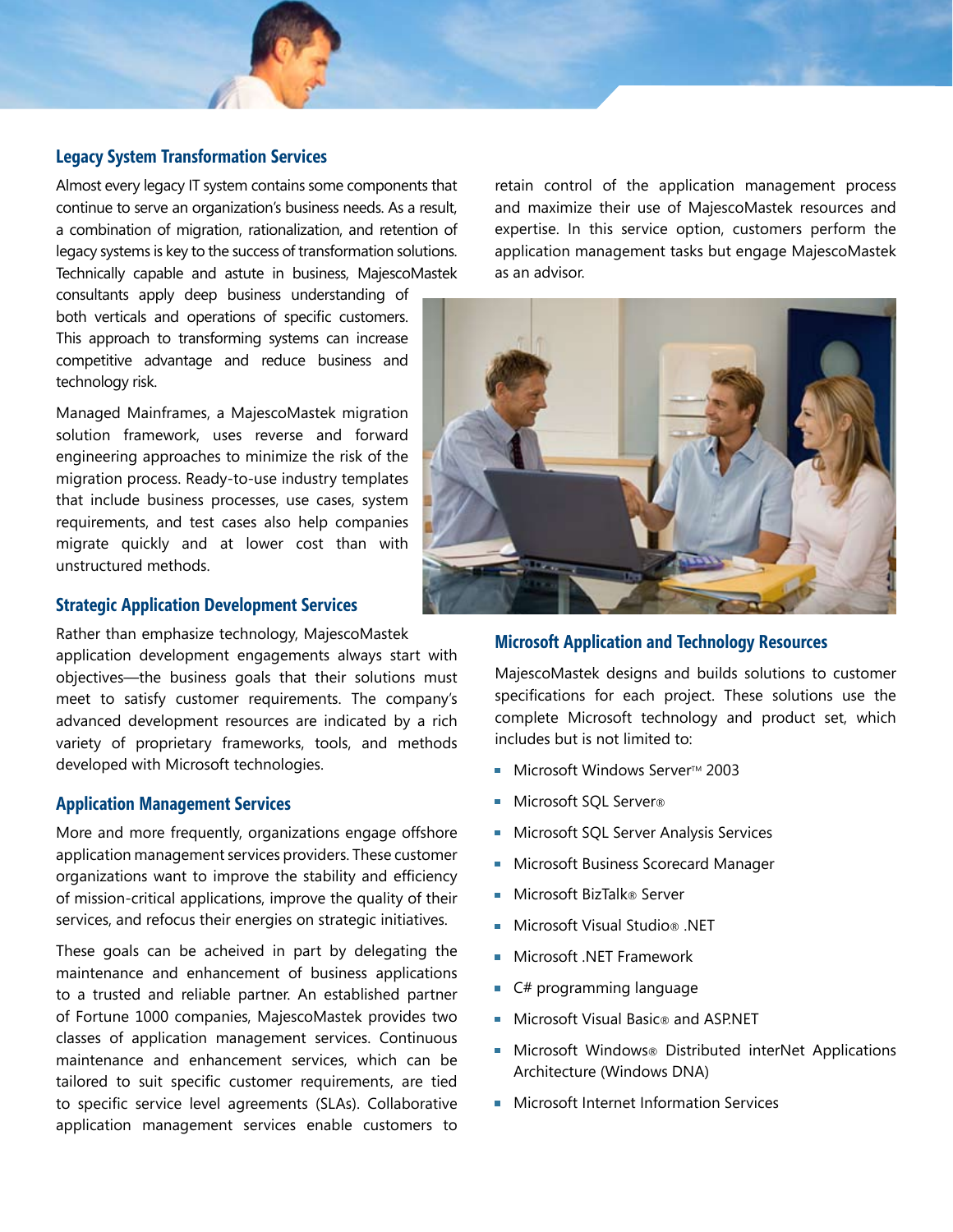MajescoMastek is structured to provide its customers with the highest-value solutions and services. This structure is based on:

- **An enterprise-view of solutions.**
- A component-based platform.
- **Mature project management skills.**
- An ideal size and extensive experience in the field of insurance.
- A commitment to work with customers as a long-term partner and help their companies grow.

Long term partner for your **business** 

> Perfect size & experience to scale to your needs

**Best in class Project Management Practices** 

**Components** tailored /

configured

to your

needs



**Enterprise** view of your

**IT landscape** 

**MASTEK**